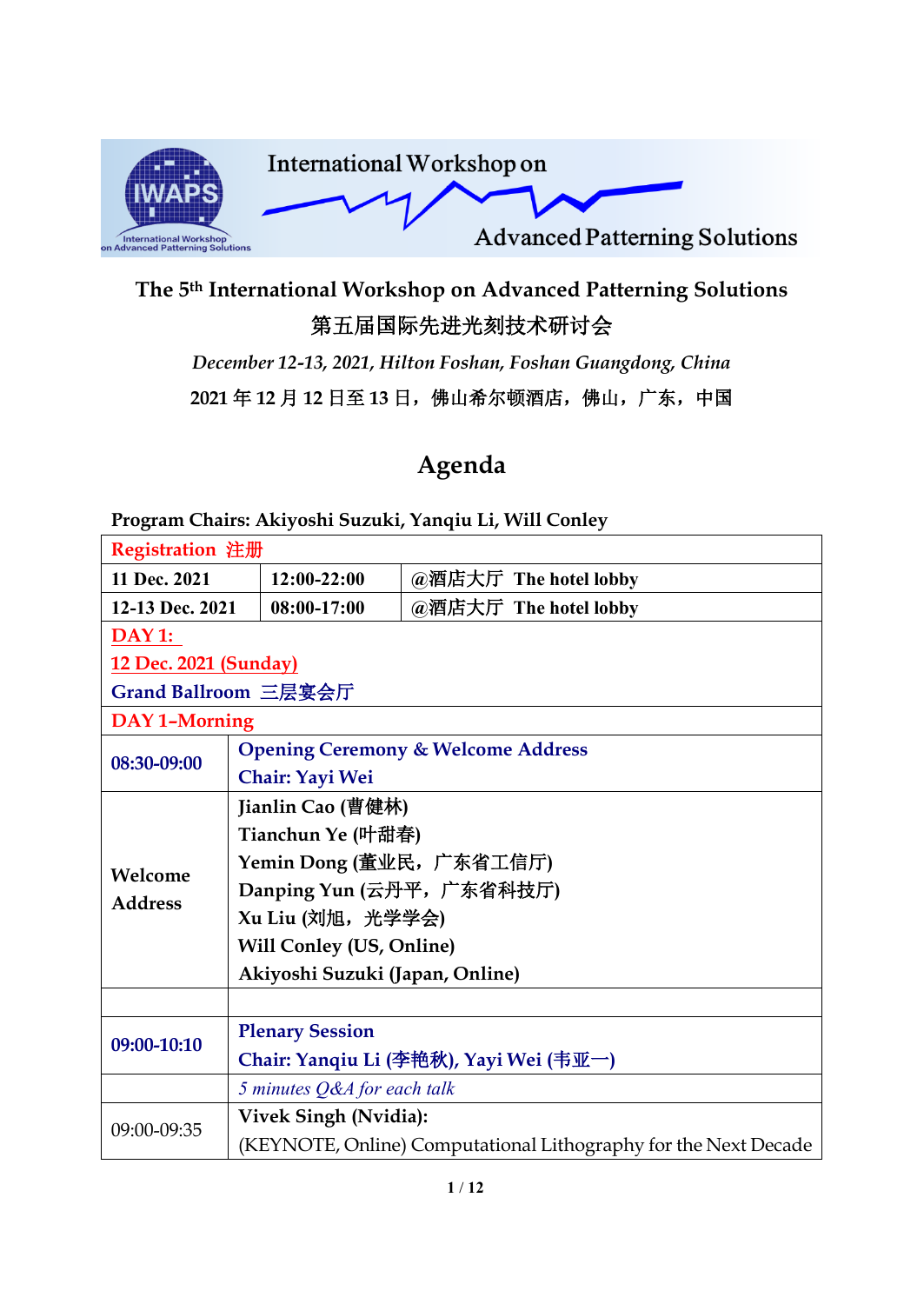|                        | <b>Anthony Yen (ASML):</b>                                          |
|------------------------|---------------------------------------------------------------------|
| 09:35-10:10            | (KEYNOTE, Online) Extending the limits of semiconductor             |
|                        | lithography                                                         |
|                        |                                                                     |
| 10:10-10:35            | <b>Group Photo &amp; Coffee Break</b>                               |
|                        |                                                                     |
| 10:35-12:10            | <b>Advanced Technologies Session</b>                                |
|                        | Chair: Xiangzhao Wang (王向朝), Yaobin Feng (冯耀斌)                      |
|                        | 5 minutes Q&A for each talk                                         |
| 10:35-11:10            | John Sturtevant (Siemens EDA):                                      |
|                        | (KEYNOTE, Online) Curvy Masks Ahead                                 |
|                        | Keita Sakai (Canon):                                                |
| 11:10-11:40            | (INVITED, Online) Addressing NIL Integration for Semiconductor      |
|                        | Device Manufacturing                                                |
|                        | Xuemei Chen (KLA):                                                  |
| 11:40-12:10            | (INVITED, Online) EPE challenges, analytics, and predictive control |
|                        | for advanced patterning                                             |
|                        |                                                                     |
| 12:10-13:30            | Lunch                                                               |
|                        |                                                                     |
| <b>DAY 1-Afternoon</b> |                                                                     |
| 13:30-14:50            | <b>Process Session</b>                                              |
|                        | Chair: Jianrui Cheng (程建瑞), Yaobin Feng (冯耀斌)                       |
|                        | 5 minutes Q&A for each talk                                         |
| 13:30-14:00            | Takashi Masuyuki (Nikon):                                           |
|                        |                                                                     |
|                        | (INVITED, Online) Lithographic solutions for 3D structured devices  |
|                        | Kan Zhou (Huali integrated circuit corporation 上海华力):               |
|                        | (INVITED) Dose control strategy using random logic device patterns  |
| 14:00-14:30            | and massive metrology in a foundry high volume manufactruing        |
|                        | environment                                                         |
|                        | Debao Ding (CXMT 长鑫存储):                                             |
| 14:30-14:50            | Reticle Haze Characterization and Management in a DRAM fab          |
|                        |                                                                     |
| 14:50-15:10            | <b>Coffee Break</b>                                                 |
|                        |                                                                     |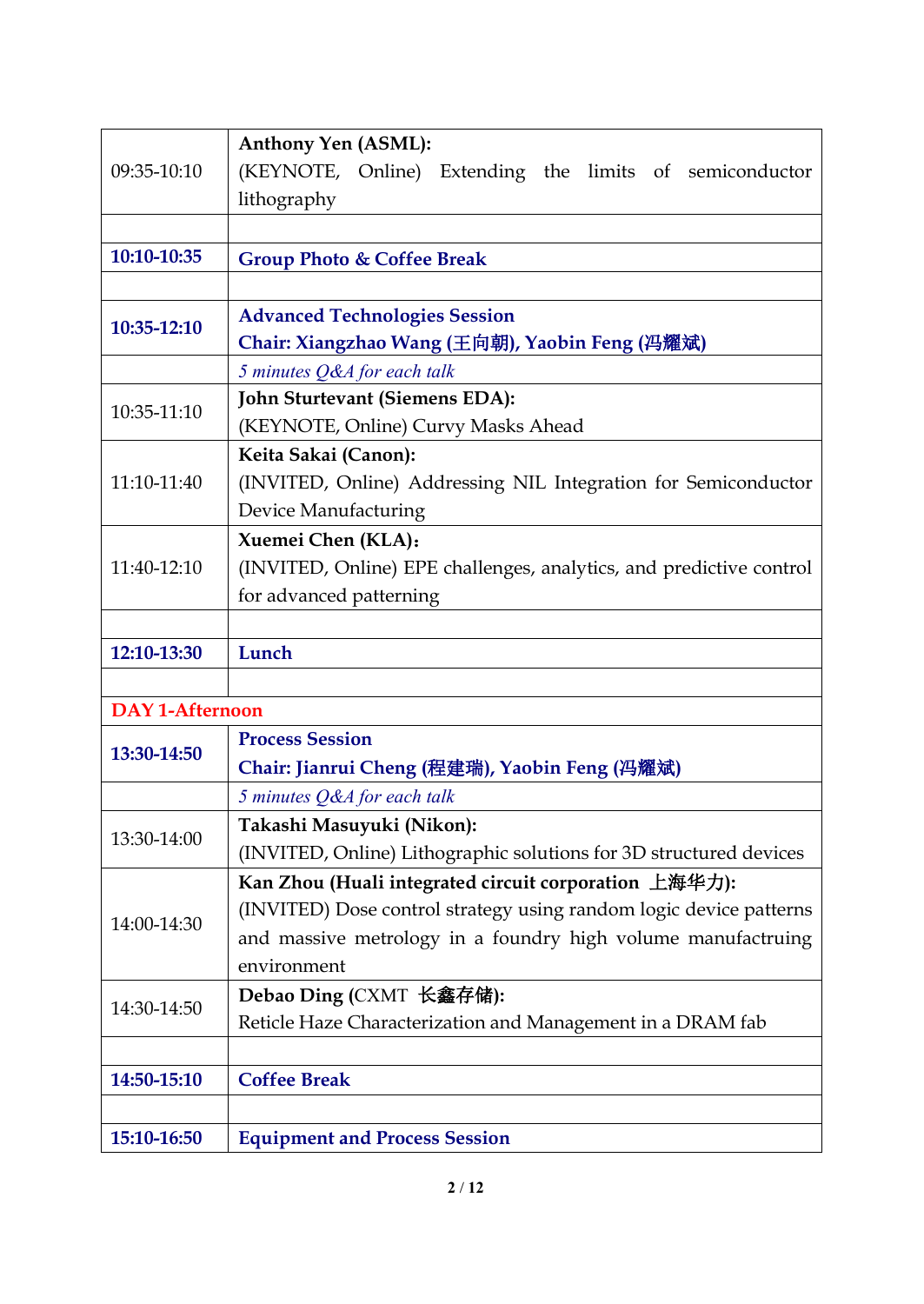|             | Chair: Weimin Gao (高伟民)                                            |
|-------------|--------------------------------------------------------------------|
|             | 5 minutes Q&A for each talk                                        |
|             | Billy Tang (ASML- Cymer Light Sources):                            |
| 15:10-15:40 | (INVITED) Holistic imaging for yield improvements enabled by high- |
|             | availability, and low-environmental impact Cymer ArFi lightsource  |
|             | Tilmann Heil (Carl Zeiss):                                         |
| 15:40-16:10 | (INVITED, Online) Current and Future Mask Making Challenges        |
|             | from an equipment manufacturer's point of view                     |
| 16:10-16:30 | Zhen Ma (Edwards):                                                 |
|             | EUV vacuum system safety while maximizing process productivity     |
| 16:30-16:50 | Yonggang Xie (KINGSEMI 沈阳芯源):                                      |
|             | Native Front End Track Application                                 |
|             |                                                                    |
| 16:50-18:30 | <b>Poster Session</b>                                              |
|             | Authors should be present at your poster.                          |
|             |                                                                    |
| 18:40-20:30 | Banquet 晚宴 (Grand Ballroom 宴会厅) for all attendees                  |

| Day 2:                                                |                                                                  |  |
|-------------------------------------------------------|------------------------------------------------------------------|--|
| 13 Dec. 2021 (Monday) —— Parallel Session I, 并行报告会场 I |                                                                  |  |
| Grand Ballroom Part A, 宴会厅 A                          |                                                                  |  |
| DAY 2-Morning                                         |                                                                  |  |
| 08:30-10:05                                           | <b>Mask, Metrology and Inspection Session</b>                    |  |
|                                                       | Chair: Yaobin Feng (冯耀斌), Weimin Gao (高伟民)                       |  |
|                                                       | 5 minutes Q&A for each talk                                      |  |
|                                                       | Naoya Hayashi (DNP):                                             |  |
| 08:30-09:05                                           | (KEYNOTE, Online) Sustainable and "Green" Lithography using      |  |
|                                                       | <b>Advanced Mask Technologies</b>                                |  |
|                                                       | Fei Wang (ASML HMI):                                             |  |
| 09:05-09:35                                           | (INVITED, Online) Maximizing patterning performance and yield    |  |
|                                                       | with high speed e-beam metrology and inspection                  |  |
|                                                       | Masami Ikota (Hitachi High-Tech):                                |  |
| 09:35-10:05                                           | (INVITED, Online) Electron Beam Metrology Challenges to the Next |  |
|                                                       | Process Node                                                     |  |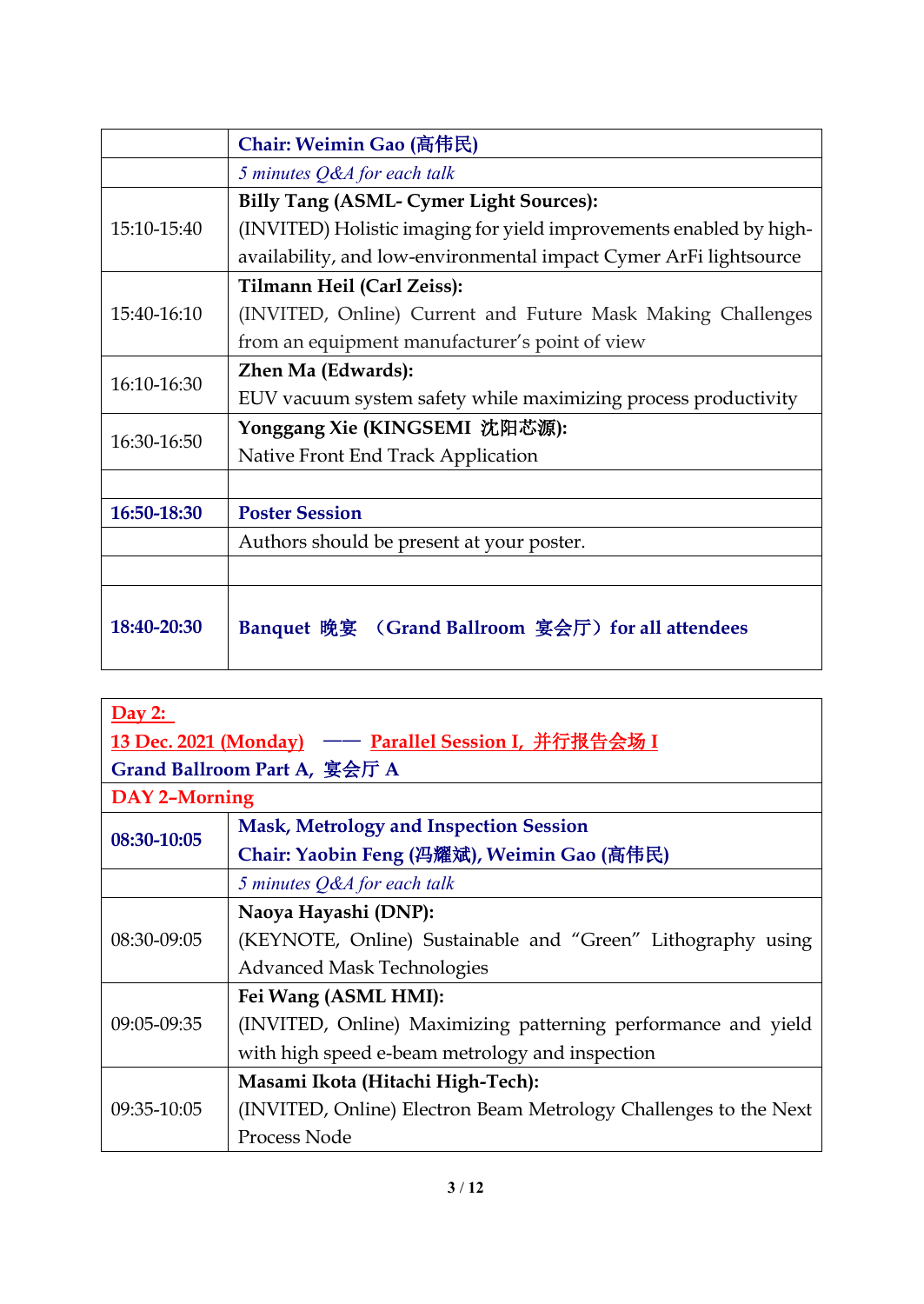| 10:05-10:25            | <b>Coffee Break</b>                                               |
|------------------------|-------------------------------------------------------------------|
|                        |                                                                   |
| 10:25-11:55            | <b>Process Inspection and Control Session</b>                     |
|                        | Chair: Vincent Chen (陈枫)                                          |
|                        | 5 minutes Q&A for each talk                                       |
|                        | Ying Guangchi (Shanghai Huali Integrated Circuit Cooperation, 上   |
| 10:25-10:55            | 海华力):                                                             |
|                        | (INVITED) Study on Lithography Defect Reduction for 19nm NAND     |
|                        | <b>SADP Process</b>                                               |
|                        | Liang Wu (ASML):                                                  |
| 10:55-11:15            | A Novel Control Strategy to Improve On-Product Overlay with       |
|                        | Context-Based Wafer Grouping for an Advanced Node Logic Layer     |
|                        | in High-Volume Manufacturing Environment                          |
|                        | Wei Zhang (CXMT 长鑫存储):                                            |
| 11:15-11:35            | Scribe Line Self Reference Targets to enable Accurate and Robust  |
|                        | After-Etch Overlay Metrology of Active layer                      |
|                        | Junyi Bao (ASML)                                                  |
| 11:35-11:55            | Using Feedforward in On-Product Overlay Run-to-Run Control Loop   |
|                        | for Reducing Lot-to-Lot Variation for a MEOL Layer of an Advanced |
|                        | Logic Node                                                        |
|                        |                                                                   |
| 11:55-13:30            | Lunch                                                             |
|                        |                                                                   |
| <b>DAY 2-Afternoon</b> |                                                                   |
| 13:30-15:10            | <b>Material and Process Session</b>                               |
|                        | Chair: Huayong Hu (胡华勇), Yousong Sun (孙友松)                        |
|                        | 5 minutes Q&A for each talk                                       |
|                        | Takanori Kawakami (JSR):                                          |
| 13:30-14:00            | (INVITED, Online) Advanced Lithography Material Status beyond     |
|                        | 5nm Node                                                          |
| 14:00-14:30            | Toru Fujimori (FUJIFILM Corporation):                             |
|                        | (INVITED, Online) Negative tone imaging (NTI) process for ArF     |
|                        | immersion and EUV lithography to improve 'Chemical Stochastic'.   |
| 14:30-14:50            | Qiang Wu (Fudan University, 复旦大学):                                |
|                        | Process Model Guided Photoresist Formulation Optimization         |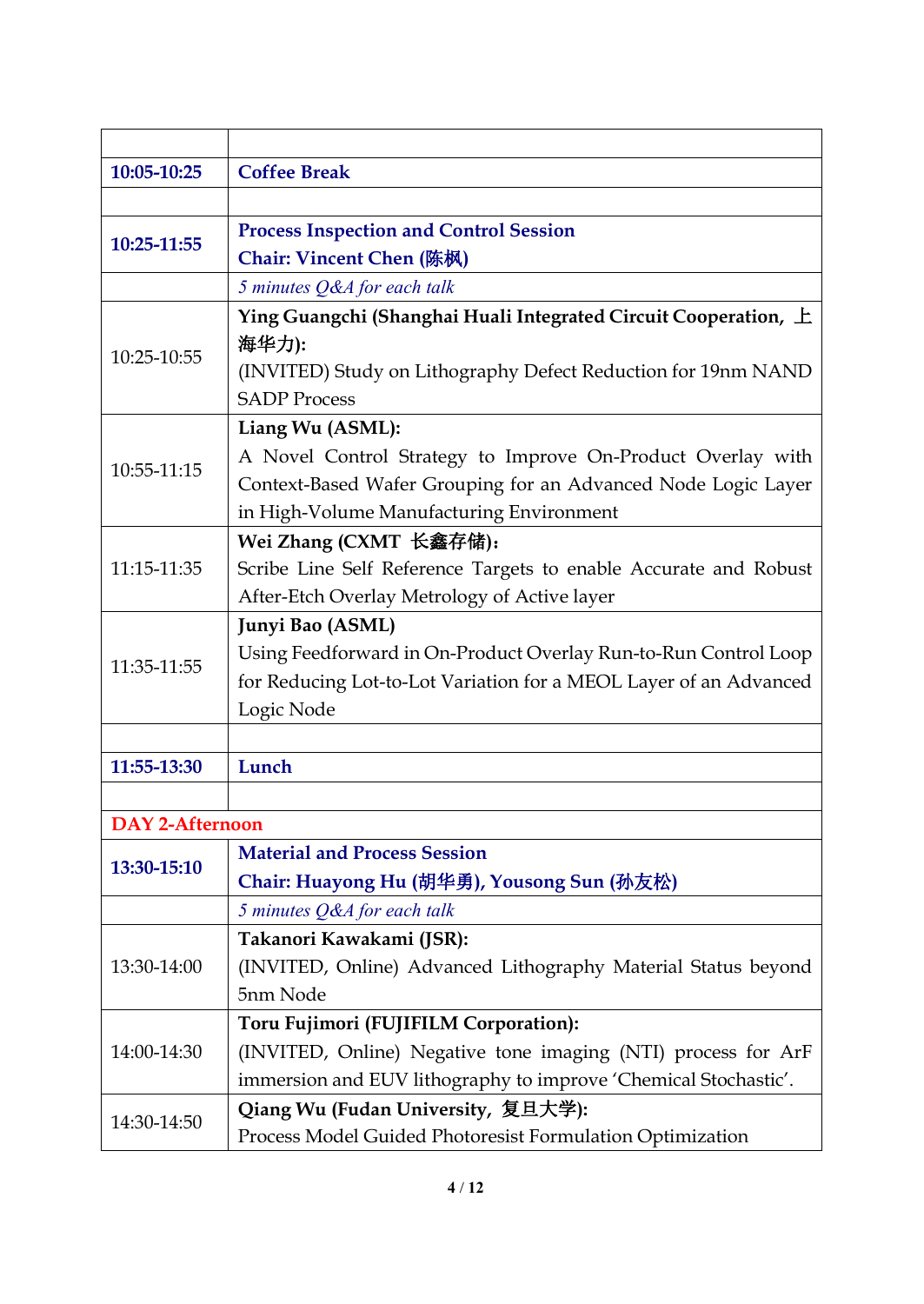|             | Jiantao Wang (Shanghai Huali Integrated Circuit Cooperation, $\pm$ |
|-------------|--------------------------------------------------------------------|
| 14:50-15:10 | 海华力):                                                              |
|             | Photoresist Material Gaping Filling Loading Improvement from       |
|             | <b>Pattern Density Perspective</b>                                 |
| 15:10-15:30 | <b>Coffee Break</b>                                                |
|             |                                                                    |
| 15:30-16:50 | <b>Process Session</b>                                             |
|             | Chair: Bob Dong (董昊), Sicong Wang (王思聪)                            |
|             | 5 minutes Q&A for each talk                                        |
|             | <b>Michael Shifrin (Nova):</b>                                     |
| 15:30-15:50 | (Online) Implementation of Machine Learning in Advanced Pattern    |
|             | Process Control Metrology                                          |
|             | Chen Cheng (Shanghai Huali Integrated Circuit Cooperation, 上海      |
| 15:50-16:10 | 华力):                                                               |
|             | A Novel Research of ASML&Nikon lithography illumination            |
|             | matching                                                           |
|             | Le Wang (KLA):                                                     |
| 16:10-16:30 | Integrated Automation Solution Driving Zero Yield Loss under       |
|             | Reticle Management                                                 |
| 16:30-16:50 | Jie Du (CXMT 长鑫存储):                                                |
|             | Computational ASCAL verification with inline ASCAL in high         |
|             | volume manufacturing fab for ArF XT:1460K with LOCO-B              |
|             |                                                                    |
| 16:50-17:00 | <b>Closing Plenary Address</b>                                     |
|             | 闭幕致辞                                                               |

| Day 2:                                                 |                                                                  |  |
|--------------------------------------------------------|------------------------------------------------------------------|--|
| 13 Dec. 2021 (Monday) – Parallel Session II, 并行报告会场 II |                                                                  |  |
| Grand Ballroom Part B, 宴会厅 B                           |                                                                  |  |
| DAY 2-Morning                                          |                                                                  |  |
| 08:30-10:00                                            | <b>Computational Lithography Session</b>                         |  |
|                                                        | Chair: Xiaodong Meng (孟晓东), Yijiang Shen (沈逸江)                   |  |
|                                                        | 5 minutes Q&A for each talk                                      |  |
| 08:30-09:00                                            | Qiang Wu (Fudan University):                                     |  |
|                                                        | (INVITED) The Discussion of the Typical BEOL Design Rules from 3 |  |
|                                                        | nm to 2 nm Logic Process with EUV and High NA EUV Lithography    |  |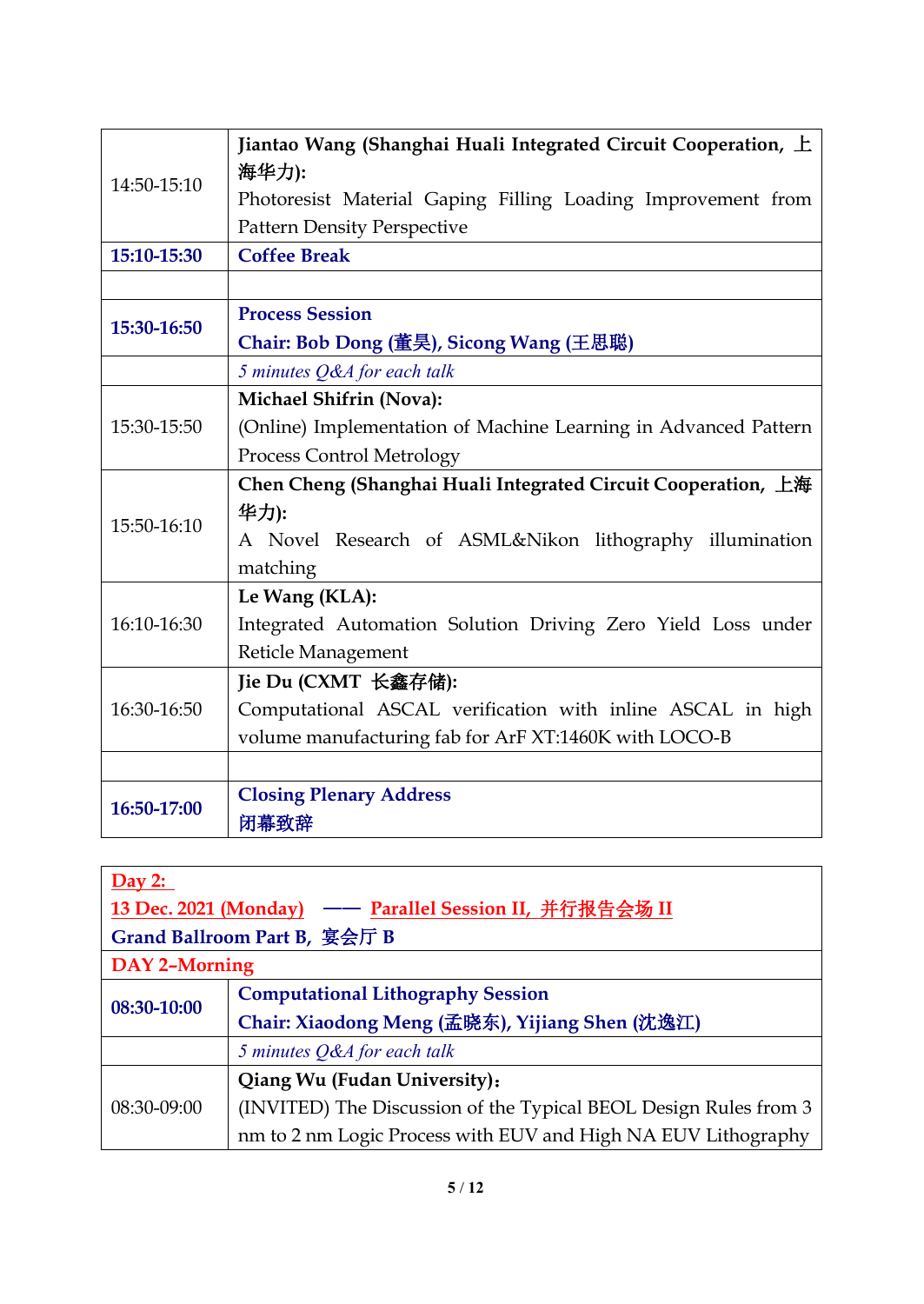|                        | Germain Fenger (Siemens EDA):                                         |
|------------------------|-----------------------------------------------------------------------|
| 09:00-09:30            | (INVITED, Online) Predict the curve for the most advanced             |
|                        | technology nodes                                                      |
|                        | Jianliang Li (AMEDAC 全芯智造):                                           |
| 09:30-10:00            | (INVITED) An innovative method to retain optical kernels by keeping   |
|                        | Bossung curves smoothness                                             |
|                        |                                                                       |
| 10:00-10:25            | <b>Coffee Break</b>                                                   |
|                        |                                                                       |
|                        |                                                                       |
| 10:25-11:55            | <b>Process Computational and Equipment Session</b>                    |
|                        | Chair: Liguo Zhang (张立国), Feng Shao (邵峰), Yongming Wen (温             |
|                        | 永明)                                                                   |
|                        | 5 minutes Q&A for each talk                                           |
| 10:25-10:55            | Zongchang Yu (DJEL):                                                  |
|                        | (INVITED) A novel approach makes yield more predictable               |
|                        | Toshihiro Oga (Gigaphoton):                                           |
| 10:55-11:25            | (INVITED, Online) ArF lightsource "GT66A" for next-generation         |
|                        | immersion lithography enhancing EPE and CD performance                |
|                        | Jiajie Liu, Yu Zhang (Shanghai Huali Integrated Circuit               |
| 11:25-11:55            | Cooperation, 上海华力) & Abhishek Vikram (Anchor Semi.):                  |
|                        | (INVITED) Pattern Centric Machine Learning Approach to Uncover        |
|                        |                                                                       |
|                        | Process Defects During Wafer Inspection and Review                    |
|                        |                                                                       |
| 11:55-13:30            | Lunch                                                                 |
|                        |                                                                       |
| <b>DAY 2-Afternoon</b> |                                                                       |
|                        | <b>New Patterning Process Session</b>                                 |
| 13:30-15:10            | Chair: Shisheng Xiong (熊诗圣)                                           |
|                        | 5 minutes Q&A for each talk                                           |
|                        | XuanMing Duan (Jinan University 暨南大学):                                |
| 13:30-14:00            | (INVITED) Sub-Diffraction Lithography with Ultrafast Laser            |
|                        | Xiaobin Xu (Tongji University 同济大学):                                  |
| 14:00-14:30            | (INVITED)<br>Exploitation<br>of<br>large-area<br>nanoscale-patterning |
|                        | approaches and their applications in nanodevices                      |
| 14:30-14:50            | Jie Liu (Hunan University 湖南大学):                                      |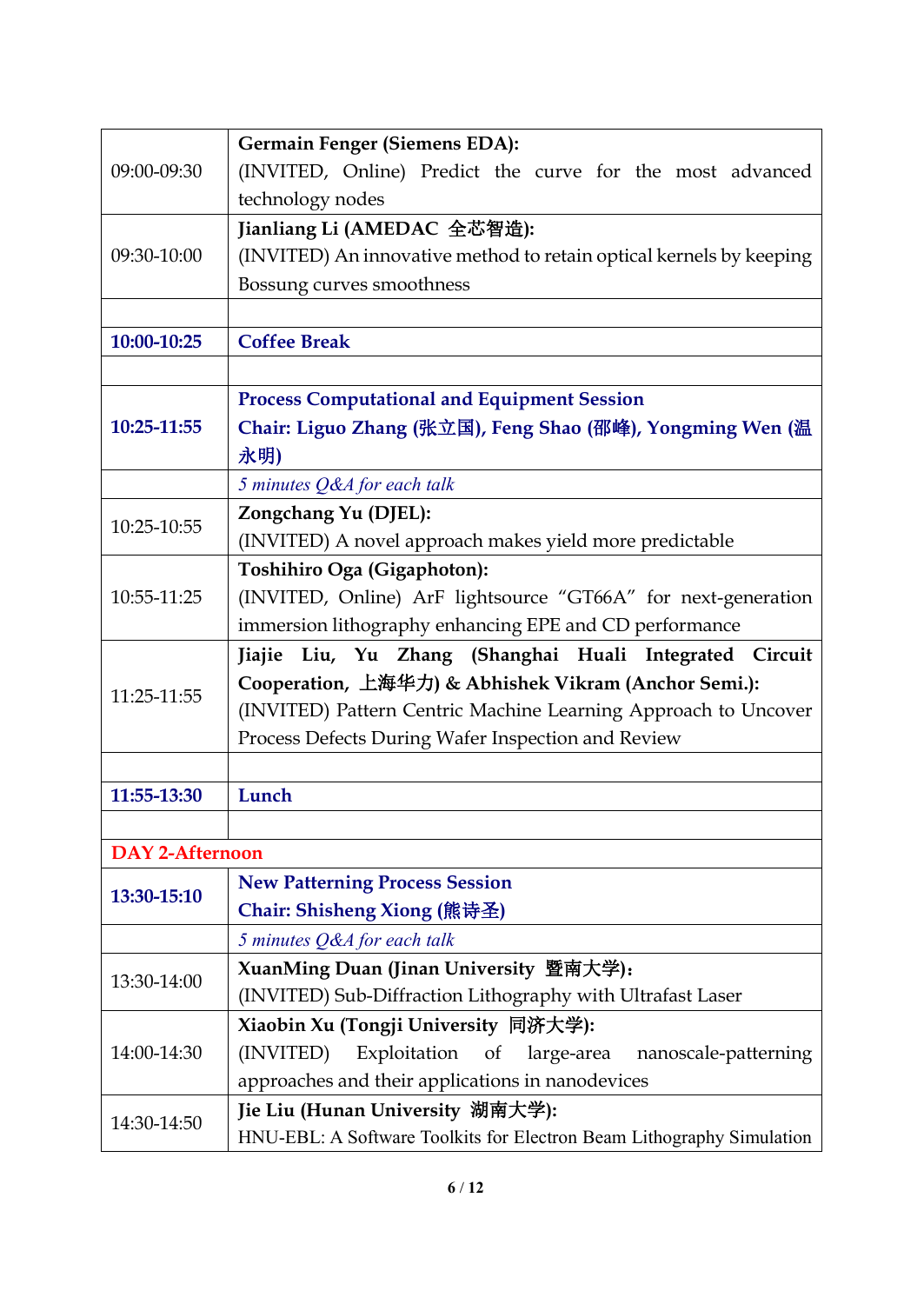|             | and Optimization                                                    |
|-------------|---------------------------------------------------------------------|
|             | RAN JI (Qingdao Germanlitho Co., Ltd 青岛天仁微纳公司):                     |
| 14:50-15:10 | Industrial application of nano-imprint in the production of micro - |
|             | nano optical devices                                                |
|             |                                                                     |
| 15:10-15:30 | <b>Coffee Break</b>                                                 |
|             |                                                                     |
| 15:30-16:50 | <b>Computational Lithography and DTCO Session</b>                   |
|             | Chair: Zongchang Yu (俞宗强)                                           |
|             | 5 minutes Q&A for each talk                                         |
| 15:30-15:50 | Jiao Huang (ASML):                                                  |
|             | Genetic algorithm to speed up modeling turn-around-time             |
| 15:50-16:10 | Rongzheng Ding (Fudan University):                                  |
|             | HD SRAM size shrink beyond 7nm by CFET without EUV                  |
|             | Yanli Li (Fudan University):                                        |
| 16:10-16:30 | A Study of the Advantages to the Photolithography Process brought   |
|             | by the HiNA EUV Exposure Tool                                       |
|             | <b>Yingfang Wang (HFC):</b>                                         |
| 16:30-16:50 | Modeling Sampling Strategy Optimization by Machine Learning         |
|             | <b>Based Analysis</b>                                               |
|             |                                                                     |
| 16:50-17:00 | <b>Closing Plenary Address</b>                                      |
|             | 闭幕致辞                                                                |

Agenda is subject to change

| <b>Poster Session</b>       |                                                                     |  |  |
|-----------------------------|---------------------------------------------------------------------|--|--|
|                             | 12 Dec., 2021 (Sunday) 16:50-18:30 Outdoor of Grand Ballroom 宴会厅前廊  |  |  |
| <b>IWAPS2021-</b><br>$P-01$ | Hang Fan, Fusheng Zhu, Yachao Wang, Pinggui Li (CSMC)               |  |  |
|                             | Challenges in BCD process with thicker EPI layer as well as ways to |  |  |
|                             | address them                                                        |  |  |
|                             | Rui Qin, Shaowen Qiu, Yunsheng Xia, Silva Hu, Jimmy Chang,          |  |  |
|                             | Junjun Zhang, Wei Zhang, PanpanWang, Xiaofang Zhou, Elton           |  |  |
| <b>IWAPS2021-</b>           | Bitincka, Giacomo Miceli, Sylvia Yuan, Natalia Drabik, Pavel        |  |  |
| $P-03$                      | Izikson, Giulia Argento, Yvon Chai, Yu Liu, Justin Jiang, Hao Jing, |  |  |
|                             | Shaun Dai (CXMT, ASML)                                              |  |  |
|                             | Fast In-Device Overlay Metrology on DRAM Storage Node Contact       |  |  |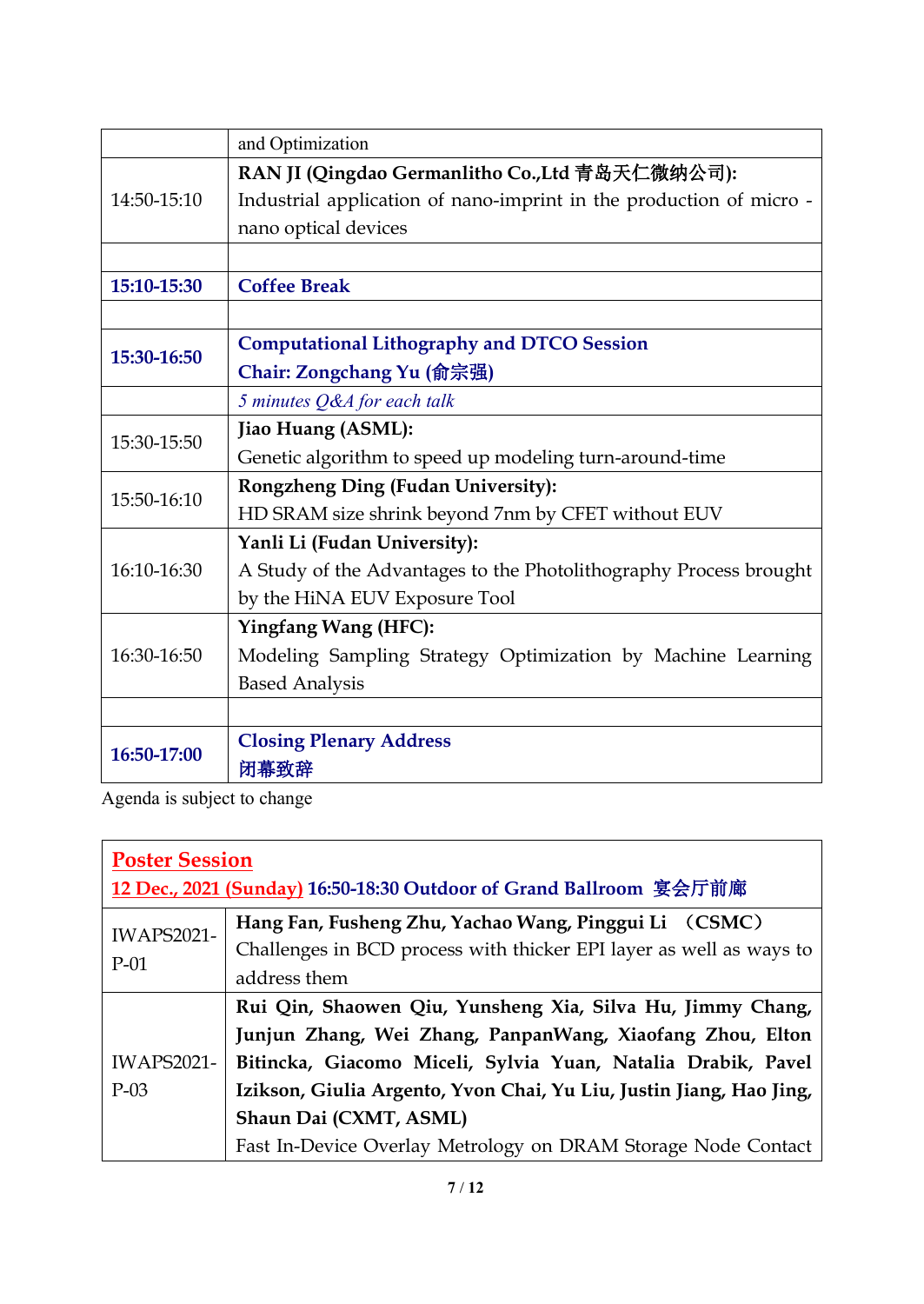|                   | and It's Applications in Process Control                             |
|-------------------|----------------------------------------------------------------------|
|                   | Yifei Zhu, Rui Qian, Biqiu Liu, Xiaobo Guo, Cong Zhang, Wenzhan      |
| <b>IWAPS2021-</b> | Zhou, Jun Huang, Yu Zhang, Jian Hao, Chengshuang Tang, Pin Li,       |
| $P-04$            | Huiyan Zeng (Shanghai Huali, ASML)                                   |
|                   | Novel MWL µDBO pi-run flow at Day 1 of R&D phase                     |
|                   | Jie Luo, Jingheng Meng, Baodong Han, Hongbo Sun, Deyuan Xiao,        |
| <b>IWAPS2021-</b> | Chao Zhao (Beijing Superstring Academy of Memory Technology)         |
| $P-05$            | High Aspect Ratio Contact Profile Control and Cryogenic Etch Process |
|                   | Xiaofei Qian, Xiaohu Liu, Wenliang Li, Yiming Zhu, Peng Wu,          |
| <b>IWAPS2021-</b> | Degui Yuan (Shanghai Huali)                                          |
| $P-06$            | Co-development and improvement of Auto ADI for advance node          |
|                   | production                                                           |
| <b>IWAPS2021-</b> | Qi Wang, Haihua Chen, Shaojian Hu (Shanghai ICRD)                    |
|                   | Verified Optical Scatterometry Model for Line-Space and Metal-Gate   |
| $P-08$            | Structures                                                           |
|                   | Haihua Chen, Qi Wang, Manhua Shen (Shanghai ICRD)                    |
| <b>IWAPS2021-</b> | Spin-on-carbon Material Buried Voids Defect Analysis<br>And          |
| $P-09$            | Improvement In Via Patterning Process With Double Exposure           |
|                   | Lithography                                                          |
|                   | Yuyang Bian, XiJun Guan, Biqiu Liu, Xiaobo Guo, Cong Zhang,          |
| <b>IWAPS2021-</b> | Wenzhan Zhou, Jun Huang, Yu Zhang, Lingyi Guo, Faquan Liu,           |
| $P-10$            | Jinyan Song, Chunfei Sui (Shanghai Huali, KLA)                       |
|                   | A Study of Overlay Accuracy Improvement on Process Induced           |
|                   | <b>Asymmetry Effect</b>                                              |
| <b>IWAPS2021-</b> | Chi Zhang, Hongwen Zhao, Chunjie Zheng (Shanghai Huali)              |
| $P-11$            | A Hybrid In-die Metrology Solution for High-order Overlay Control    |
|                   | and CD Uniformity Improvement                                        |
|                   | Fang Wei, Chenming Zhang, Honglin Meng, Zhihao Chu, Chao             |
|                   | Huang, Lin Wu, Han Chen, Daquan He, Lulu Chen, Donghan Jin           |
|                   | Robbin Zhu, Pei Wang, Hong Wei Zhang, Xuechen Zhu, Shane Su,         |
| <b>IWAPS2021-</b> | Andy Zhang, Elly Shi, Selena Chen, Leon Liang (Shanghai Huali,       |
| $P-12$            | <b>ASML</b> )                                                        |
|                   | Patterning hot spot verification using high speed e-beam             |
|                   | metrospection with D2DB at foundry high volume manufacturing         |
|                   | environment                                                          |
| <b>IWAPS2021-</b> | Yiwen Ji, Xiaobin Wu, Xiaoquan Han, Wanlu Xie, Xiangyu Ma            |
| $P-13$            | (IMECAS, UCAS)                                                       |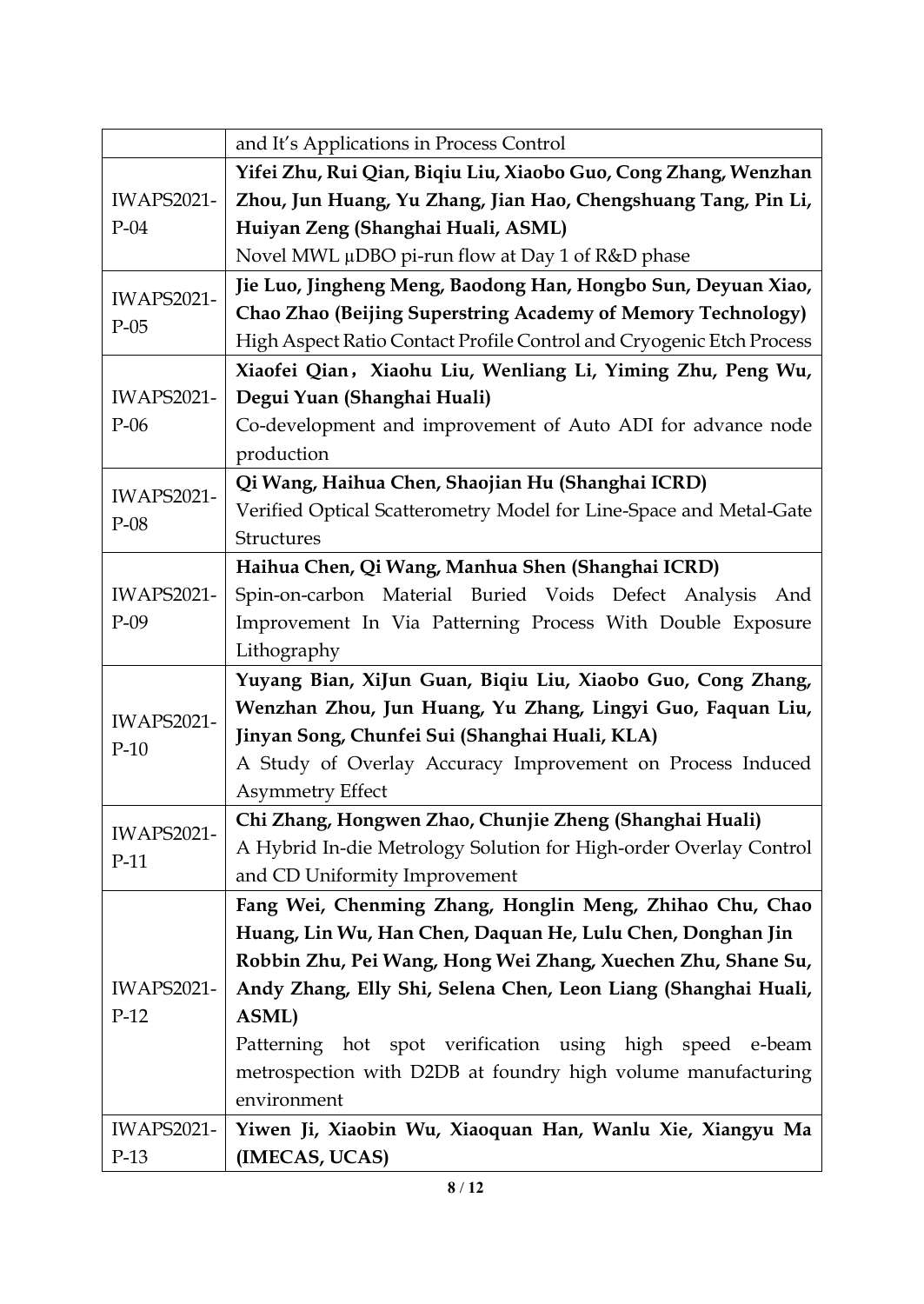|                             | Phase defect detection algorithm for extreme ultraviolet mask blank           |
|-----------------------------|-------------------------------------------------------------------------------|
|                             | based on watershed edge detection                                             |
| <b>IWAPS2021-</b><br>$P-14$ | Weifeng Li<br>(Shanghai Huahong Grace<br>Semiconductor                        |
|                             | <b>Manufacturing Corporation)</b>                                             |
|                             | Application of Sub-resolution Assist Features in Photo Process                |
|                             | Wenwen Zhang, Ken Chen, Baron Chien, Xing Gao, Keeho Kim                      |
| <b>IWAPS2021-</b>           | (Siemens EDA, HFC)                                                            |
| $P-16$                      | A workflow of hotspot prediction based on fully/semi-supervised               |
|                             | machine-learning method                                                       |
|                             | Yuguang Chen, Sikun Li, Jianfang He, Libin Zhang, Weijie Shi,                 |
| <b>IWAPS2021-</b>           | Ming Tang, Yayi Wei, Xiangzhao Wang (SIOM, HUST, IMECAS,                      |
| $P-17$                      | UCAS, DJEL)                                                                   |
|                             | A Scanner Matching Method based on Interior-point BFGS Algorithm              |
|                             | Shaobo Hu, Sikun Li, Zinan Zhang, Ming Tang, Yuejing Qi,                      |
| <b>IWAPS2021-</b>           | Xiangzhao Wang (SIOM, UCAS, HUST, IMECAS)                                     |
| $P-18$                      | A fast mask diffraction model towards rigorous simulation in terms            |
|                             | of accuracy                                                                   |
|                             | Yin Sheng Yu, Kan Zhou, Guo Ping Liu, Dongyu Xu, Yu Hui Li, Xin               |
| <b>IWAPS2021-</b>           | Guo, Cheng Zhang Wu, Hong Wen Zhao, Wen Zhan Zhou                             |
| $P-19$                      | (Shanghai Huali)                                                              |
|                             | Contour Based Solution For Identifying Mask Induced Error                     |
|                             | Ge Tongguang, Qiu zhengxiu, Zou Jian, Liao Xianhuang (Shanghai                |
| <b>IWAPS2021-</b>           | Huali)                                                                        |
| $P-20$                      | OPC accuracy improvement through rectangle pattern split into                 |
|                             | square pairs on 22nm via layer                                                |
| <b>IWAPS2021-</b>           | Zhang Renli, Jiang Mingzhu, Chen Xianhong, Liao Xianhuang                     |
| $P-21$                      | (Shanghai Huali)                                                              |
|                             | Optical Proximity Correction Using Intensity as Auxiliary Criterion           |
|                             | Zengzhi Huang, Weiran Huang, Jiguang Zhu, Guowei Cao, Junbo                   |
| <b>IWAPS2021-</b>           | Zheng, Yadong Jin (Chongqing United<br><b>Zhenguo</b><br>Feng,                |
| $P-22$                      | Microelectronics Center, Siemens Digital Industries Software)                 |
|                             | A Design-Oriented Approach to Implement Inverse Lithography                   |
|                             | Technology OPC in Silicon Photonics MPW Platform                              |
| <b>IWAPS2021-</b>           | Jialu Huang, Ying Huang, Yang Lin, Zi-yang Liu, Yang Lin, Wenhui<br>Wu (ASML) |
| $P-23$                      | Does Generative Adversarial Network (GAN) help in SRAF image                  |
|                             | generation?                                                                   |
|                             |                                                                               |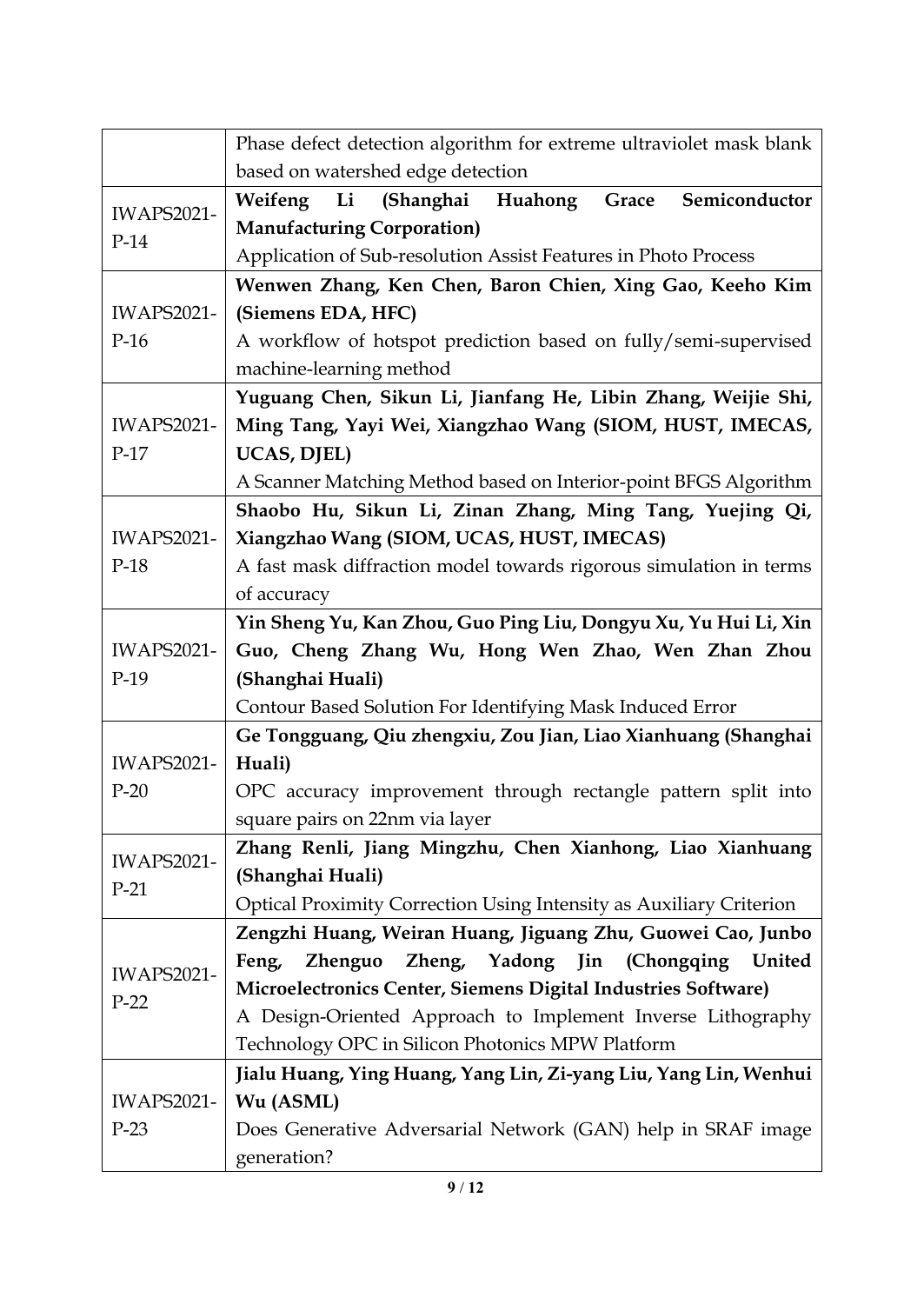| <b>IWAPS2021-</b><br>$P-25$ | Zhishu Chen, Lisong Dong, Yayi Wei (IMECAS)                             |
|-----------------------------|-------------------------------------------------------------------------|
|                             | Optimizing the aberration distribution to improve the lithography       |
|                             | performance of Contact layer in 5nm node                                |
| <b>IWAPS2021-</b><br>$P-26$ | Jiashuo Wang, Lisong Dong, Pengjie Kong, Yayi Wei (IMECAS)              |
|                             | Analysis on the influence of several parameters in physical resist      |
|                             | models                                                                  |
| <b>IWAPS2021-</b>           | Fei Peng, Yi Song (Wuhan University)                                    |
| $P-27$                      | 3D grayscale lithography based on exposure optimization                 |
|                             | Biqiu Liu, Cong Zhang, Xiaohang Su, Yifei Zhu, Xiaobo Guo,              |
| <b>IWAPS2021-</b>           | Wenzhan Zhou (Shanghai Huali)                                           |
| $P-28$                      | The application of DTCO and Hotspot Reduction Technology on             |
|                             | <b>Achieving Fast Silicon Success</b>                                   |
|                             | Mingfei Wang, Peng Zhang, Junwen Chen, Kai Wang (Xidian                 |
| <b>IWAPS2021-</b>           | University)                                                             |
| $P-29$                      | for<br>Linearity<br>Enhancement<br>Double-Heterojunction                |
|                             | InAlN/GaN/InAlN/GaN HEMT Using Multi-channel Lateral Gate               |
| <b>IWAPS2021-</b>           | Ziming Wang, Li Liu (Xidian University)                                 |
|                             | Simulation Research of 4H-SiC Double-Trench MOSFET with<br>High-        |
| $P-30$                      | k Gate Dielectric Materials                                             |
|                             | Lipeng Qin, Shijun Zhou, Xianrui Lou, Pengteng Yin, Haichang            |
| <b>IWAPS2021-</b>           | Zheng, Yanchao Liu (HLMC)                                               |
| $P-31$                      | Development of the first low activation energy KrF photoresist (acetal) |
|                             | in China                                                                |
| <b>IWAPS2021-</b>           | Markus Laukkanen, Kimmo Karaste, Luong Nguyen Dang, Ray                 |
|                             | Hsu, Vincent Chen, Thomas Gädda, Juha Rantala (Pibond)                  |
| $P-32$                      | Silicon photoresists for patterning processes                           |
|                             | Kimmo Karaste, Hanna Luusua, Markus Laukkanen, Ray Hsu,                 |
| <b>IWAPS2021-</b>           | Vincent Chen, Thomas Gädda, Juha Rantala (Pibond)                       |
| P-33                        | Semiconductor back-end manufacturing process utilizing a silicon-       |
|                             | based resist and non-patternable polyimides                             |
| <b>IWAPS2021-</b><br>$P-35$ | Xin Zhou, Jing Li, Minxia Ding, Zhipeng Wu (IMECAS, UCAS)               |
|                             | A New Multi-axis Synchronous Control Model based on Machine             |
|                             | Learning                                                                |
| <b>IWAPS2021-</b>           | Jing Li, Qingyang Zhang, Minxia Ding, Guanghua Yang (IMECAS)            |
| P-36                        | EGD: A software for designing enhanced phase grating                    |
| <b>IWAPS2021-</b>           | Xingsong Su, Yunsong Qiu, Mengkang Yu, GuangSu Shao, Hongbo             |
| P-38                        | Sun, Weiping Bai, Deyuan Xiao, Ted Park, Kanyu Cao (CXMT)               |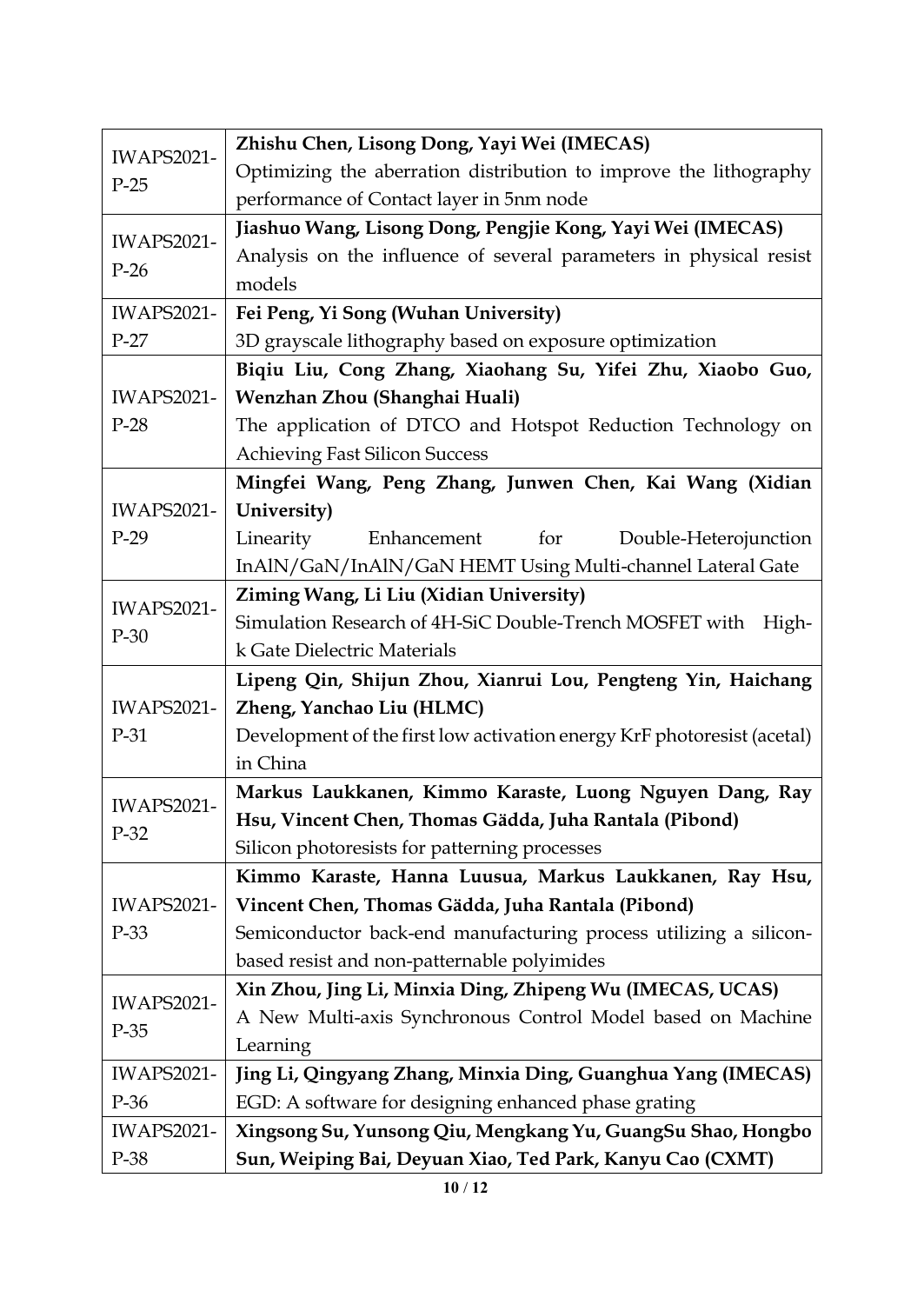|                             | High density V-GAA transistor structure array based on self-aligned |
|-----------------------------|---------------------------------------------------------------------|
|                             | double patterning                                                   |
| <b>IWAPS2021-</b><br>$P-39$ | Xianguo Dong, Kan Zhou, Chengzhang Wu, Hongwen Zhao,                |
|                             | Wenzhan Zhou, Chunfei Sui, Faquan Liu, Jinyan Song, Linyi Guo       |
|                             | (HLIC, KLA)                                                         |
|                             | Improve overlay performance against process variation impact by     |
|                             | using overlay metrology recipe optimization                         |

Agenda is subject to change

**For update agenda and further information, please visit the website: www.iwaps.org**